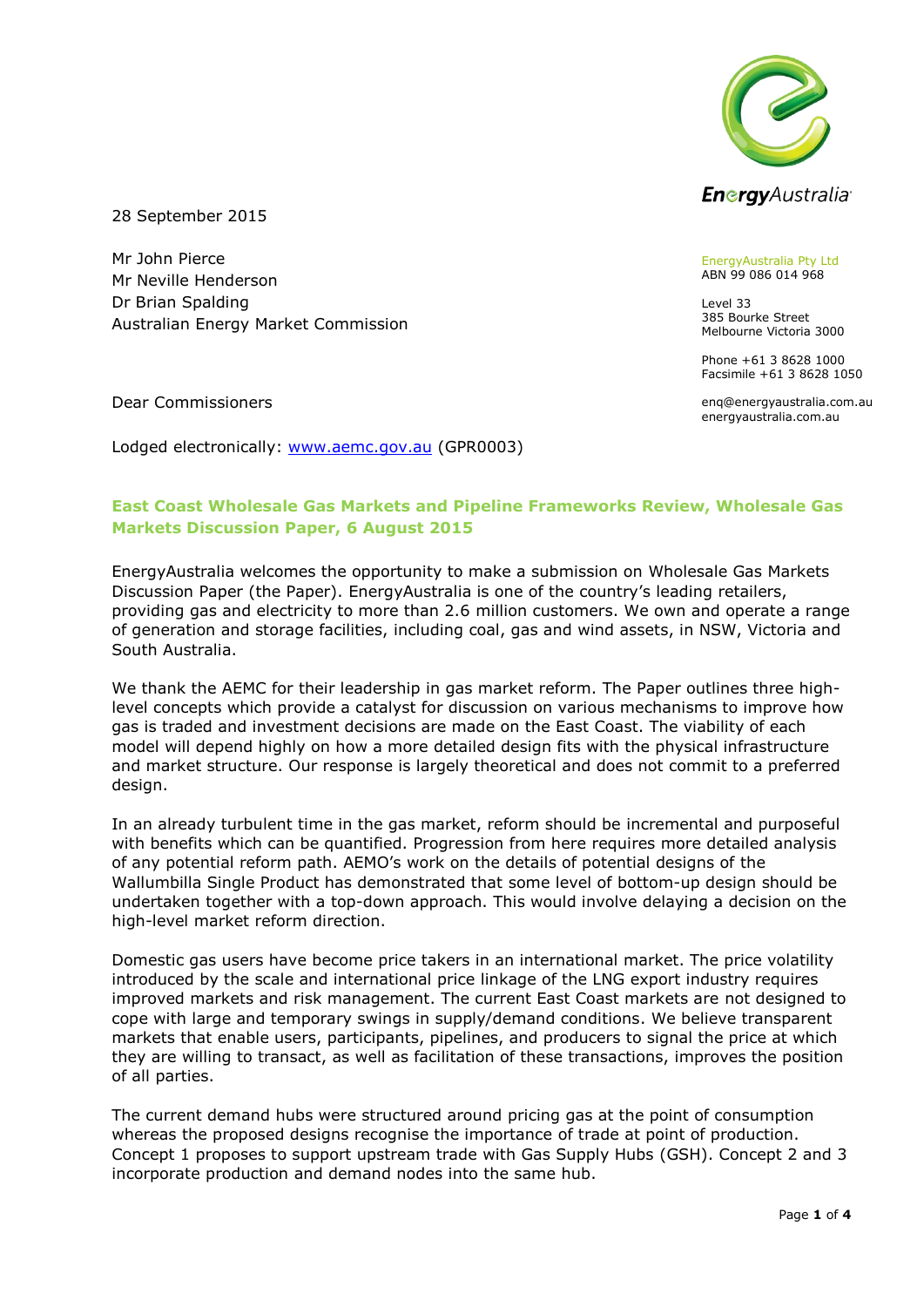Each proposed reform direction in the Paper will offer greater consistency across the East Coast market. The costs of reform, and whether the high-level concepts translate well when the details of the physical system are incorporated, will become clearer once the models evolve.

All three concepts would introduce improvements to price discovery and trading. Long-term visibility of prices is important to support new investment. This is as relevant to gas users as it is to the upstream supply chain. With increasing gas prices, substitutes such as electricity will become more attractive to many users.

# **Concept 1**

Concept 1 has Gas Supply Hubs at supply nodes and simplified demand hubs at demand nodes. The proposed market concentrates on providing operationally simple mechanisms for physical trading between portfolios of both longer term supply and on the day balancing. This offers consistency across the East Coast in how and where gas is traded and balanced. We support the introduction of more trading locations which provides flexibility and localised pricing.

A market based around the physical trading of gas is the status quo and so improvement on this with additional locations is relatively risk-free with minimal reform costs. This will provide improved price discovery, however the refined objectives of the demand hubs may allow for portfolios to operate largely off-market which could reduce market transparency.

The brokerage model used in the Wallumbilla Gas Supply Hub offers a simple mechanism to transact future physical delivery but requires the buyer to arrange transport from the hub. Transport capacity trading is developing and participants with established transport arrangements with unused capacity would be the heaviest users of the service and so this may not be a significant problem. We support the development of GSHs at supply nodes at Moomba and Victoria.

Simplified downstream markets designed mainly for balancing would be appropriate in this market as increased upstream trading would limit the depth of bids and offers downstream. New entrants and major users would find it more difficult to participate directly in this model.

We believe this model is an efficient way to facilitate the optimisation of existing portfolios and will enable more dynamic market responses to price shocks and supply/demand condition changes. However it may cement the role of long-term supply and transport contracts and current market structure.

## **Concept 2 and 3**

Concept 2 and 3 would create northern and southern virtual hubs which would include the majority of production on the east coast. Concept 2 outlines more localised hubs around major supply/demand centres with balancing markets at Sydney and Adelaide. Concept 3 expands the zones to include every node across the East Coast.

The advantages of concept 2 and 3 come from the inclusion of the major production facilities in the hubs. The Paper suggests that trading should occur similarly to GSH arrangements. However with these zone boundaries, supply sources could participate directly in the spot market. The market operator would schedule production facilities directly removing operational obligations from supply contracts. This will enable supply contracts to incorporate derivatives or other financial products which reference the spot price and allow for greater intra-day flexibility.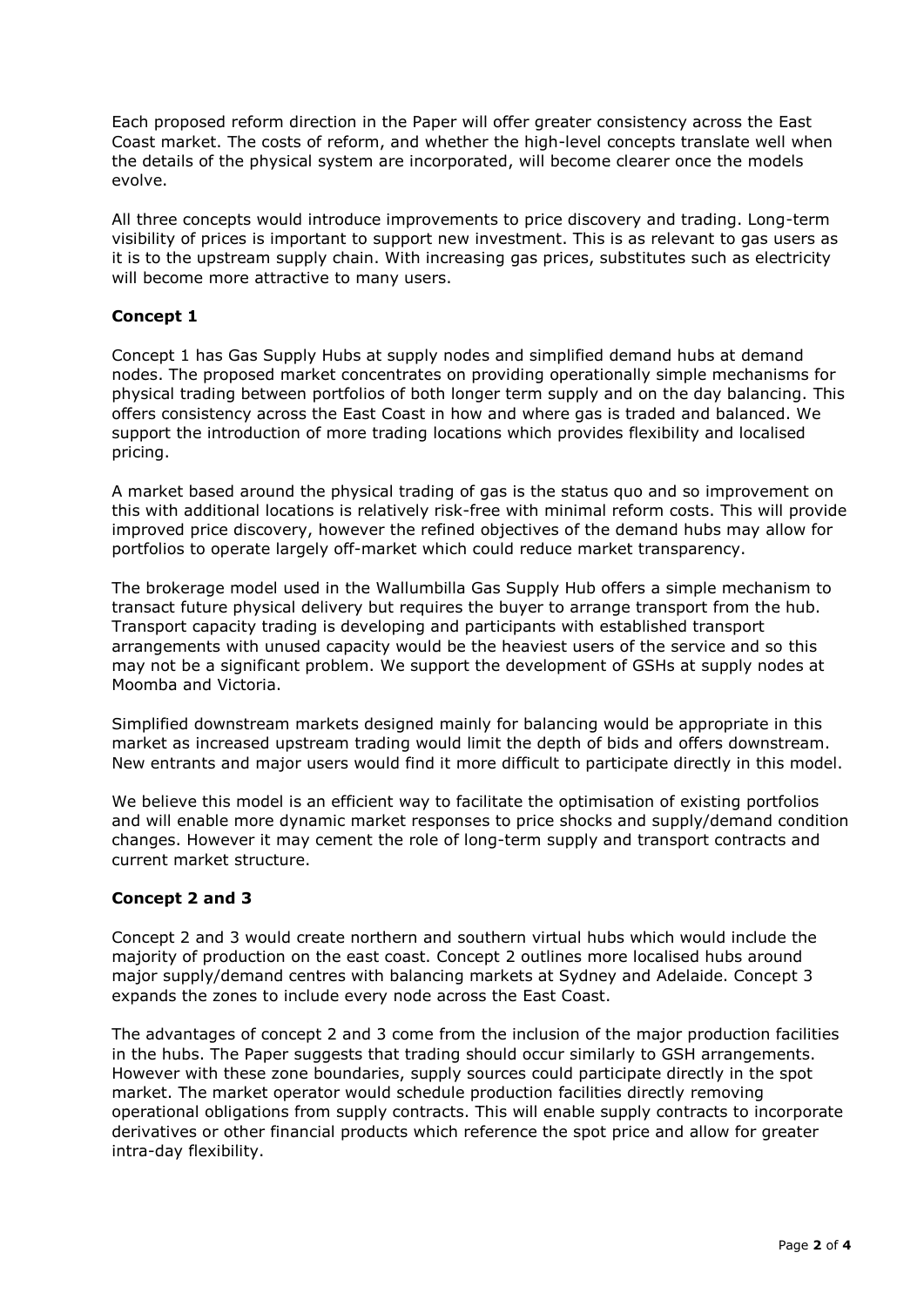This could limit the uncertainty for participants operating in supply constrained conditions during Force Majeure (FM) events. The current scheduling and curtailment process during management of system security issues is somewhat of a lottery. The differences in treatment of FM events in the STTMs and the DWGM could also be addressed.

Concept 3 will allow for a harmonised gas scheduling process but the benefits of this are unlikely to outweigh the reform costs. Simpler reforms may still offer significant albeit imperfect improvements to allocative efficiency. Cross-jurisdictional issues may also provide a barrier to national reform.

## **Financial trading**

We are unsure that a liquid derivatives market would develop under any of the concepts proposed. Primary sellers of supply and transport are not exposed to the spot price with their liability limited by Force Majeure and other clauses.

A market where supply and transport contracts could be reconceived as financial contracts may enable a liquid derivatives market. This would require primary sellers being active in the spot market and scheduled directly by the market operator. This enables contracts that reference the spot price without operational obligations.

Financial instruments can provide price certainty as well as enable operational flexibility. Where costs of production change, these can be reflected in offers which will be scheduled accordingly by the market operator. The depth and liquidity of the market would be aided by both primary producers and secondary traders utilising a central exchange for financial instruments. Higher participation by new entrants, major users, and speculators would be expected.

#### **Market information**

EnergyAustralia's submission to the *enhanced information on pipeline capacity trading rule change* outlined additional information required by the market. This includes a clearer and more detailed presentation of physical gas flows and an improved long-term capacity outlook. Voluntary balancing only arrangements at demand hubs such as suggested in concepts 1 and 2 could result in a more opaque market as much of the pricing and portfolio information provided currently would not be available.

#### **Locational signals and investment**

Congestion internal to the hubs will cause supply/demand conditions to differ across the hub. The DWGM became complicated as cost reflectivity was introduced into a model which provided advantages from the socialisation of these costs. Where price signals were lost from the aggregation of nodes into a single virtual hub, they were ultimately provided through complicated mechanisms including peak day injection and congestion uplift charges. Congestion internal to the STTMs can manifest as 'counteracting MOS'.

We have similar concerns with concept 2 and 3. The simplicity of a single price covering a large area will be lost when mechanisms are introduced to provide locational pricing, investment signals, and capacity rights. The development of the Wallumbilla single product has demonstrated the difficulties in the implementation of a *prima facie* simple idea.

For long-haul pipelines, contract carriage arrangements have been successful in providing infrastructure investment to meet the demands of gas users. End users have not borne the risks of this investment and access regimes and competition have ensured acceptable prices. The virtual hub in concept 3 would require regulated investment over an area where the